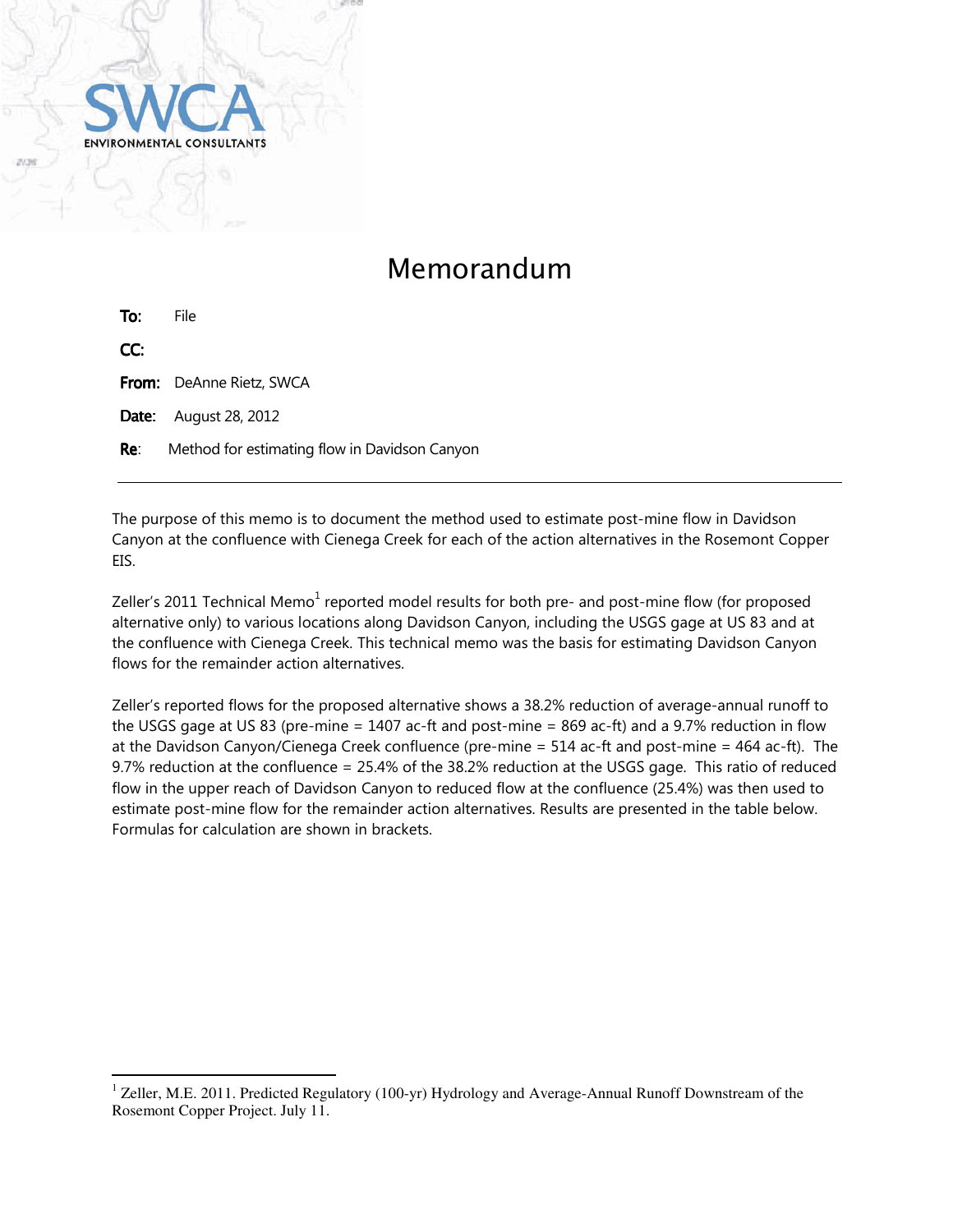|                                    | <b>MPO</b> | <b>Phased</b>   | <b>Barrel</b> | <b>Barrel</b> | Scholefield-    |
|------------------------------------|------------|-----------------|---------------|---------------|-----------------|
|                                    |            | <b>Tailings</b> |               | Trail         | <b>McCleary</b> |
| (a) pre mine runoff at US 83*      | 1407       | 1407            | 1404          | 1407          | 1407            |
| (b) post mine runoff at US 83*     | 869        | 784             | 1162          | 816           | 1086            |
|                                    |            |                 |               |               |                 |
| (c) reduction at US 83             | 38.24%     | 44.28%          | 17.24%        | 42.00%        | 22.81%          |
| $[(a-b)/a]$                        |            |                 |               |               |                 |
| (d) pre mine runoff at             | 514        |                 |               |               |                 |
| Cienega/Davidson                   |            |                 |               |               |                 |
| confluence**                       |            |                 |               |               |                 |
| (e) post mine runoff at            | 464        |                 |               |               |                 |
| Cienega/Davidson                   |            |                 |               |               |                 |
| confluence**                       |            |                 |               |               |                 |
| (f) reduction at                   | 9.73%      |                 |               |               |                 |
| <b>Cienega/Davidson confluence</b> |            |                 |               |               |                 |
| $[(d-e)/d]$                        |            |                 |               |               |                 |
|                                    |            |                 |               |               |                 |
| (g) ratio of reduction in flow     | 25.44%     |                 |               |               |                 |
| at US 83 gage to reduction in      |            |                 |               |               |                 |
| flow at Cienega/Davidson           |            |                 |               |               |                 |
| confluence                         |            |                 |               |               |                 |
| [f/c]                              |            |                 |               |               |                 |
| (h) reduction at Cienega           | 9.73%      | 11.26%          | 4.38%         | 10.69%        | 5.80%           |
| Davidson confluence based          |            |                 |               |               |                 |
| on reduction ratio                 |            |                 |               |               |                 |
| $[g * c]$                          |            |                 |               |               |                 |

\* From Krizek 2010a, 2010b, 2010c, 2010d; Chee 2010

\*\* From Zeller 2011